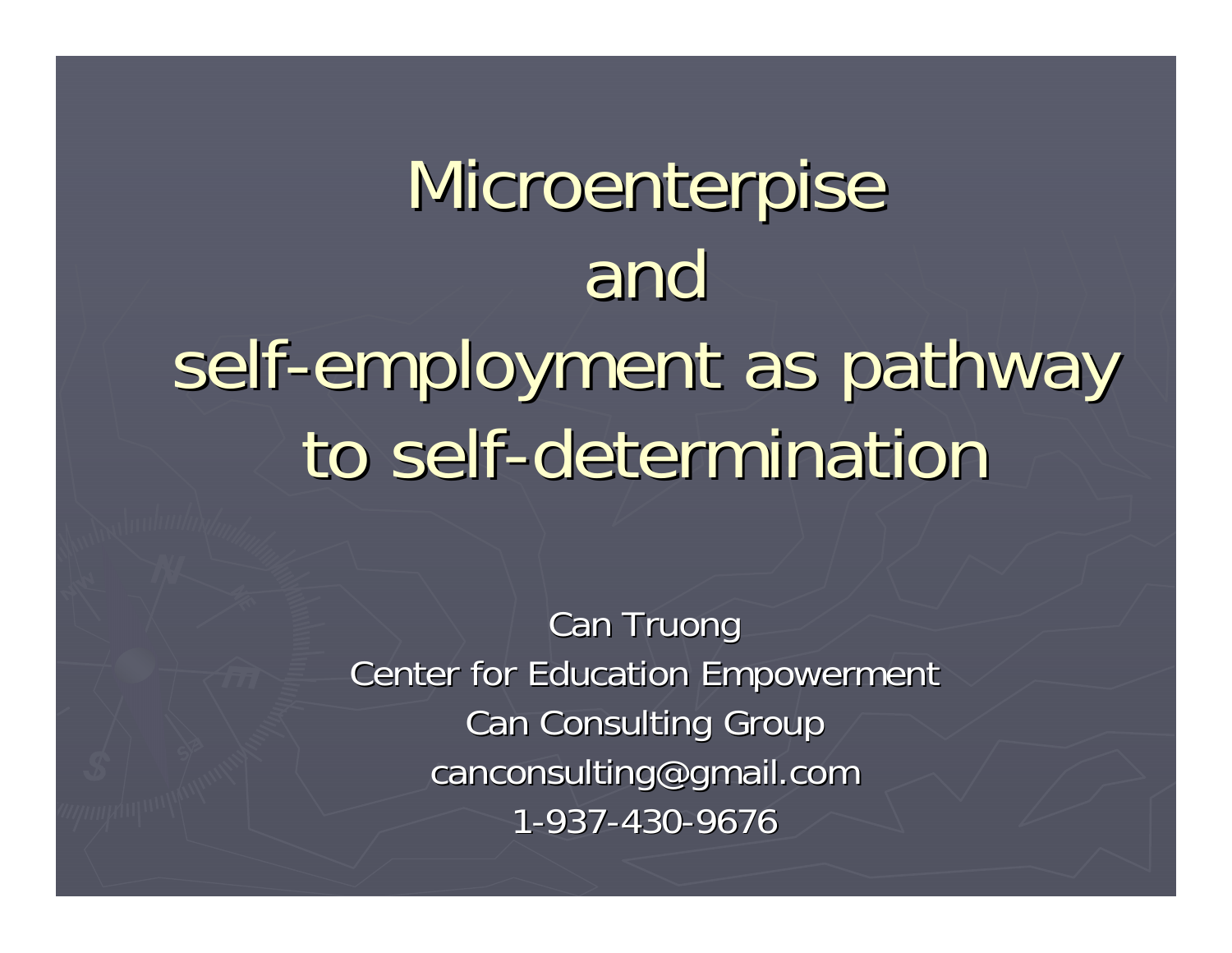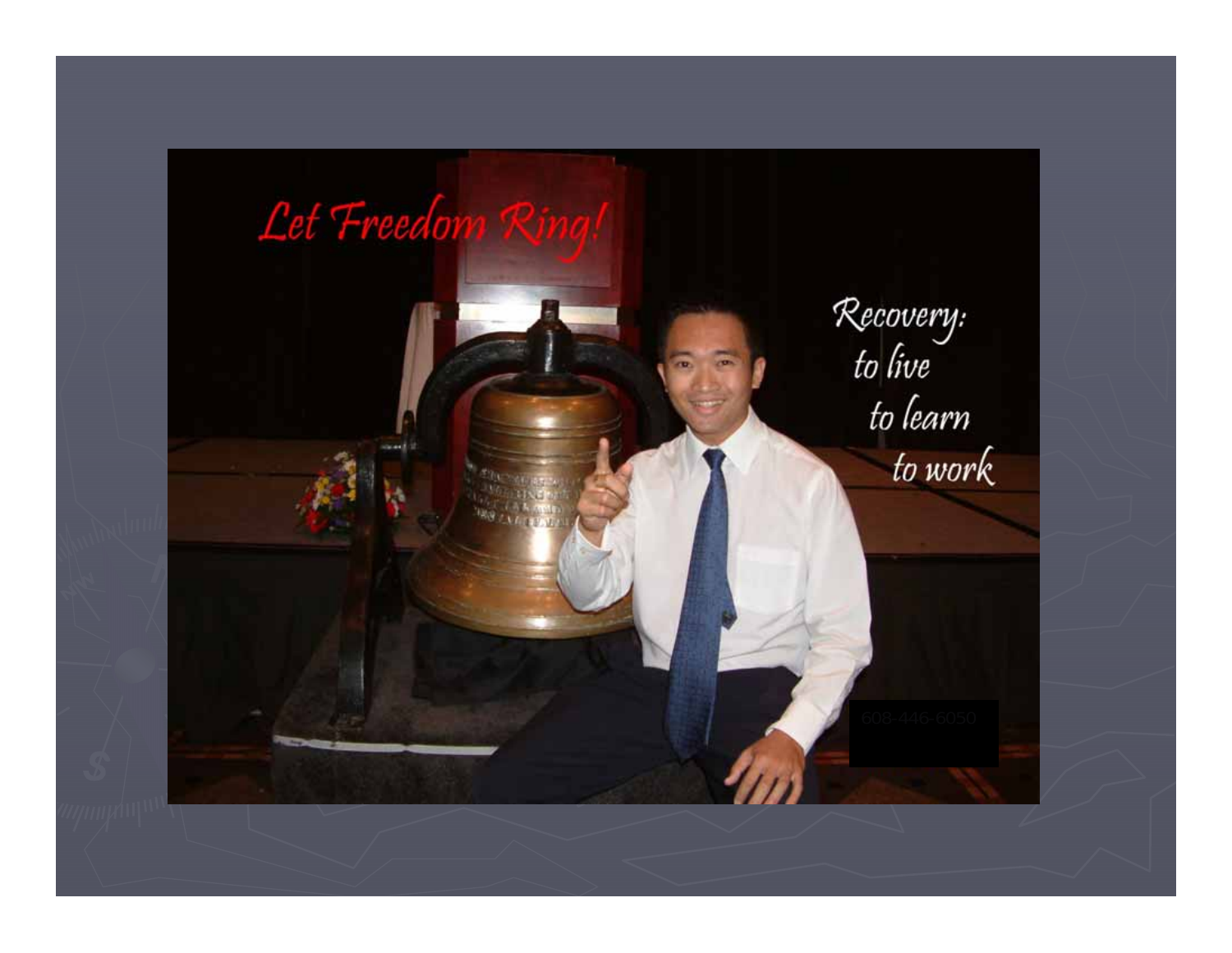### Overview

► Stories of Self-employment ► Self-employment is about self-determination ► Another road to a meaningful life ► Building block of recovery ► Self-determination toward a life worth living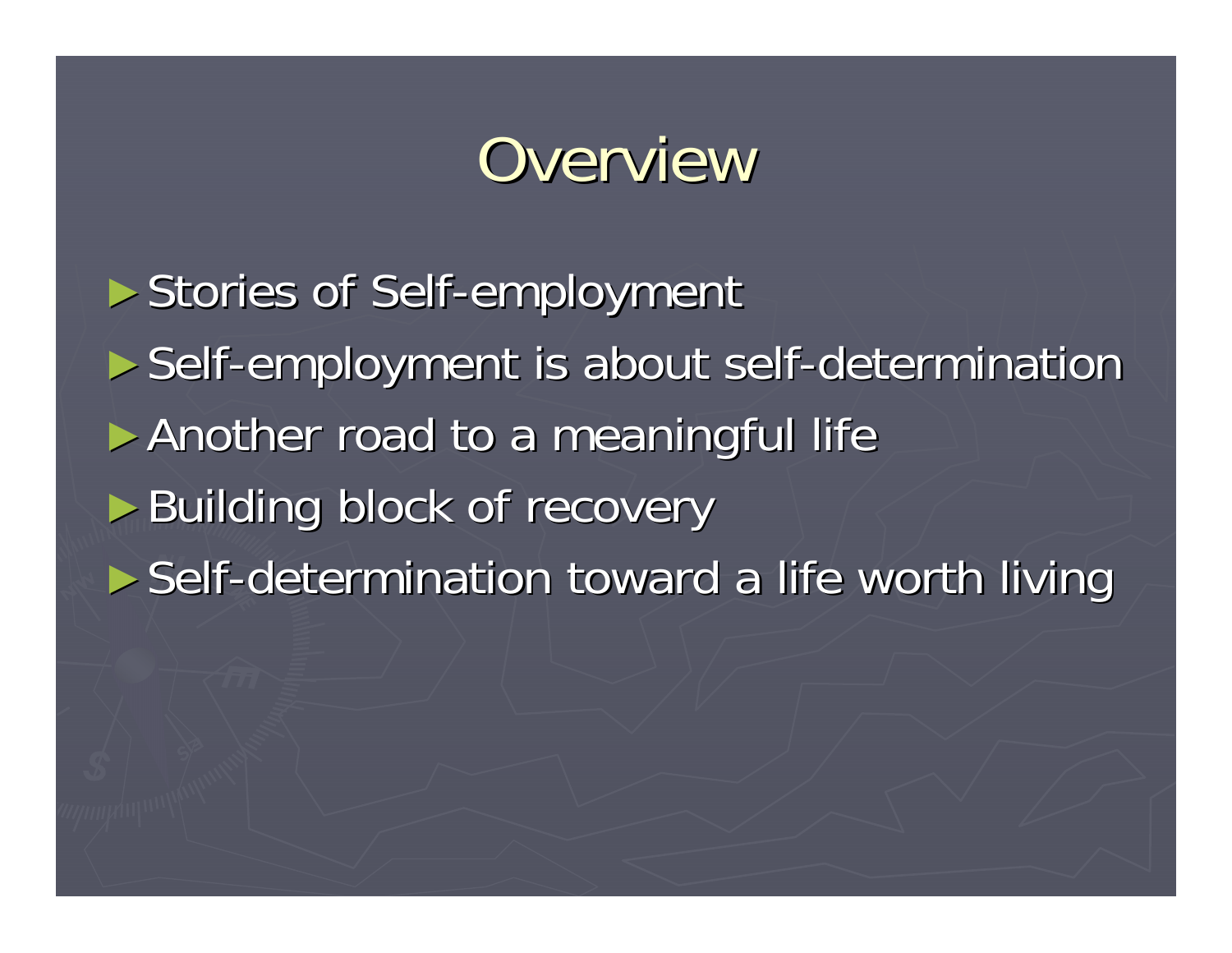### Learning Objectives Learning Objectives

► Why self-employment is a viable vocational option.

► How self-employment affects benefits planning.

- ► How to set up support system for selfemployment.
- ► How to access funding resources for self- employment.

► How self-employment is a viable psychosocial rehabilitation option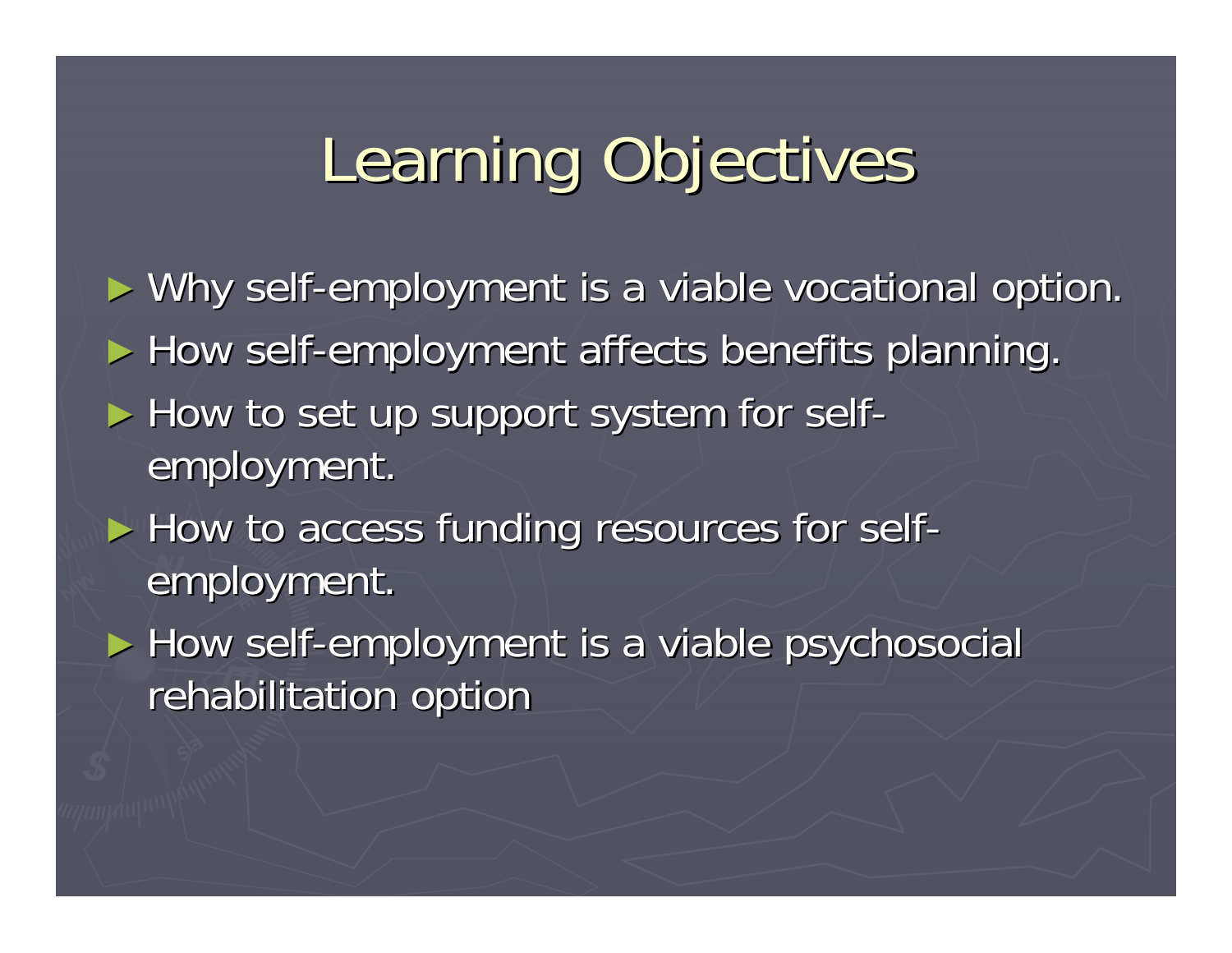#### Why self-employment? **Consumer Focus Group Consumer Focus Group**

- $\blacktriangleright$  People gain pride, can hold their head high
- ► Role change: book seller, pet sitter, consultant, caterer
- ► Gain sense of self-worth, self-esteem, self-respect, and improved self improved self-image
- ► Empowerment, controlling one's own life, and sense of strength
- ► De-stigmatizing both self and broader community
- ► Opportunity to increase general quality of life
- ►Gain unique experience
- ► Confidence, hope, sense of purpose, and one becomes appreciated appreciated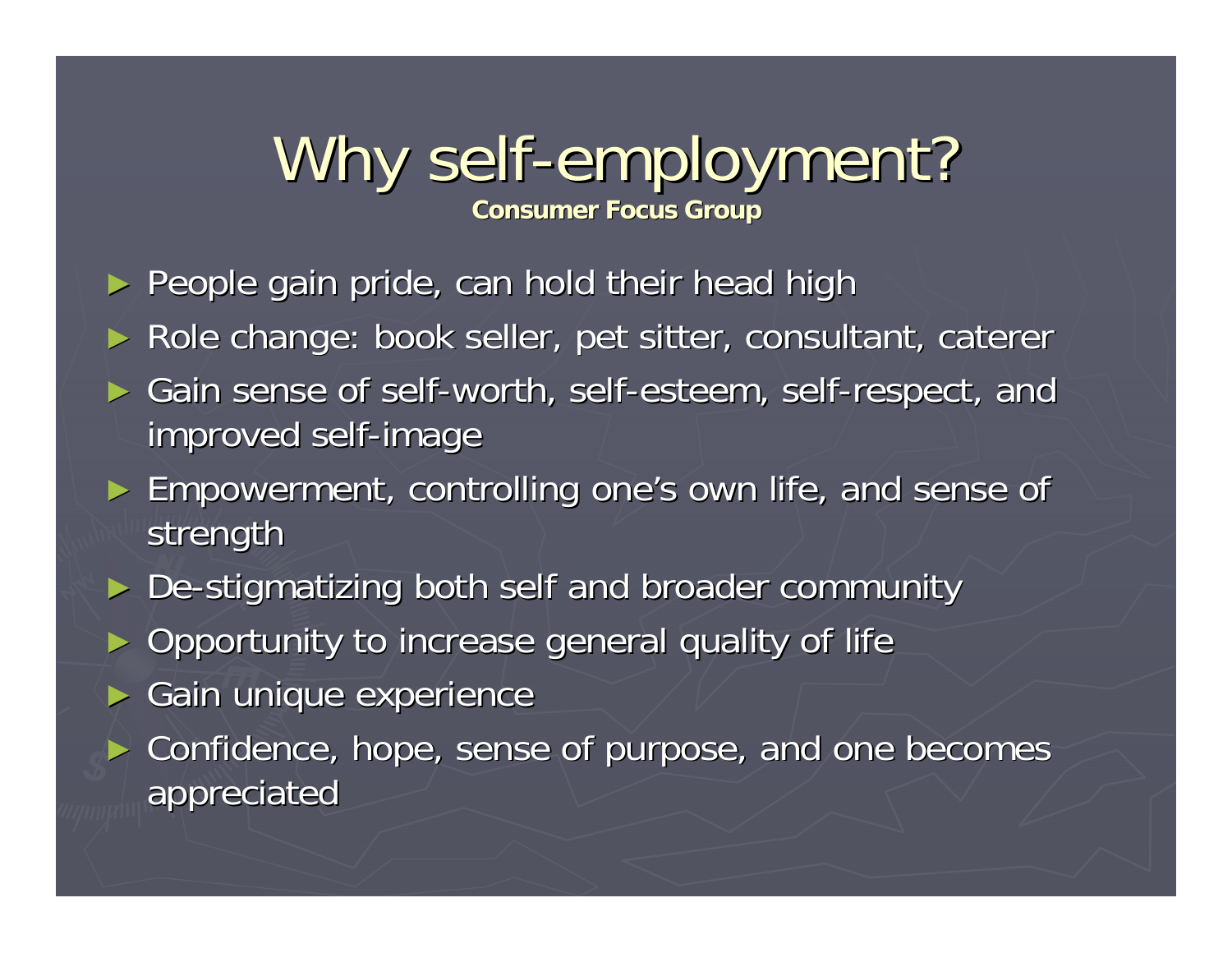### Consumer Focus Group cont.

 $\triangleright$  Stop dreaming, start living

► Experiencing increased number and quality of relationships: professional and personal ► Reach out in life beyond known boundaries  $\blacktriangleright$  Make real the American Dream ► Abilities thrive, disabilities shrink, people build bridges from ideas to realization build bridges from ideas to realization

**Source: Enterprise People Inc., Madison, Wisconsin Source: Enterprise People Inc., Madison, Wisconsin**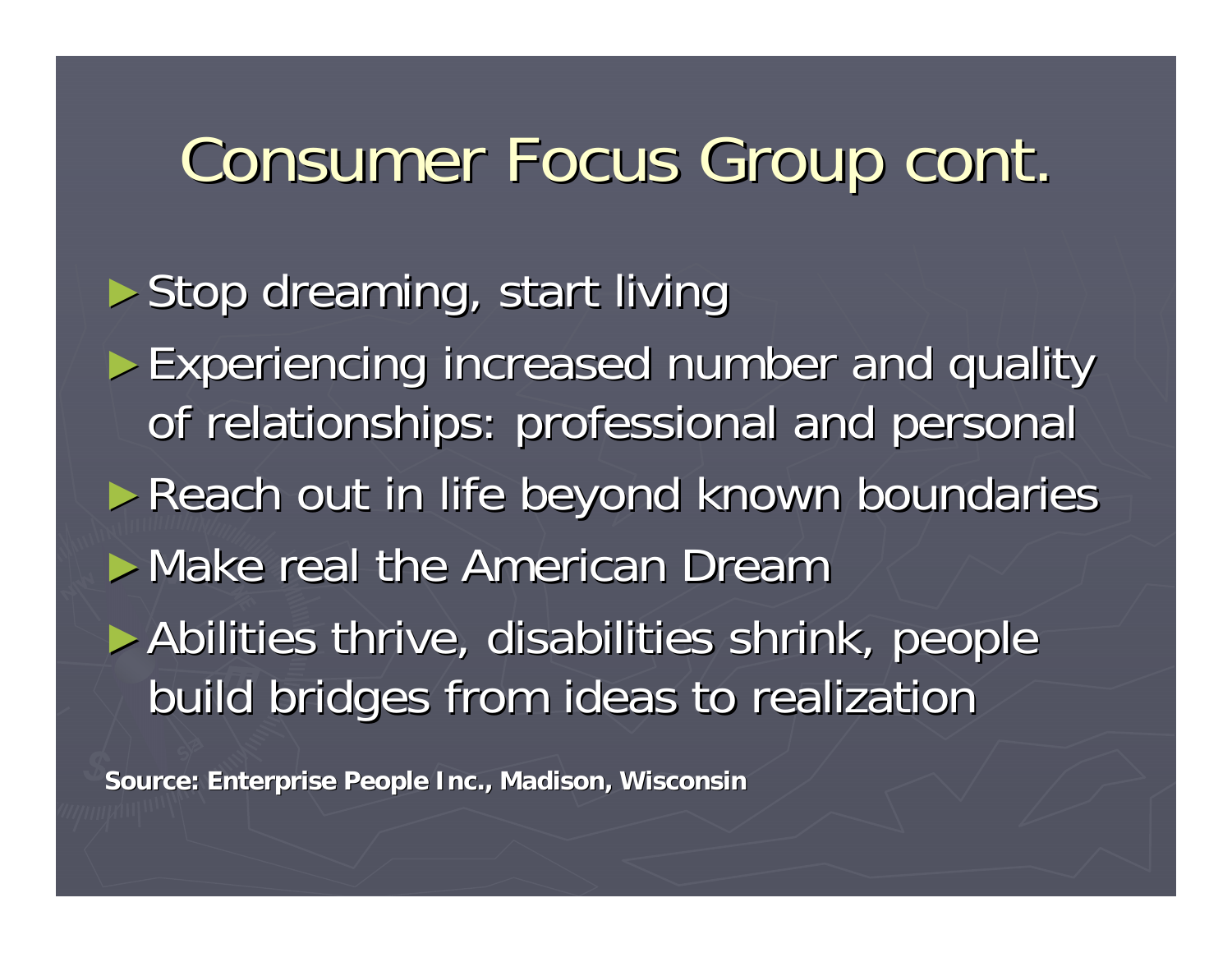### Self-employment is viable option

 $\blacktriangleright$  Fixed income ► SSI, SSDI, Medicaid Benefits ► Microenterprise Loans ► Vocational Rehab funding ► Lifestyle entrepreneur ► Accommodations ► Meaningful work is good for recovery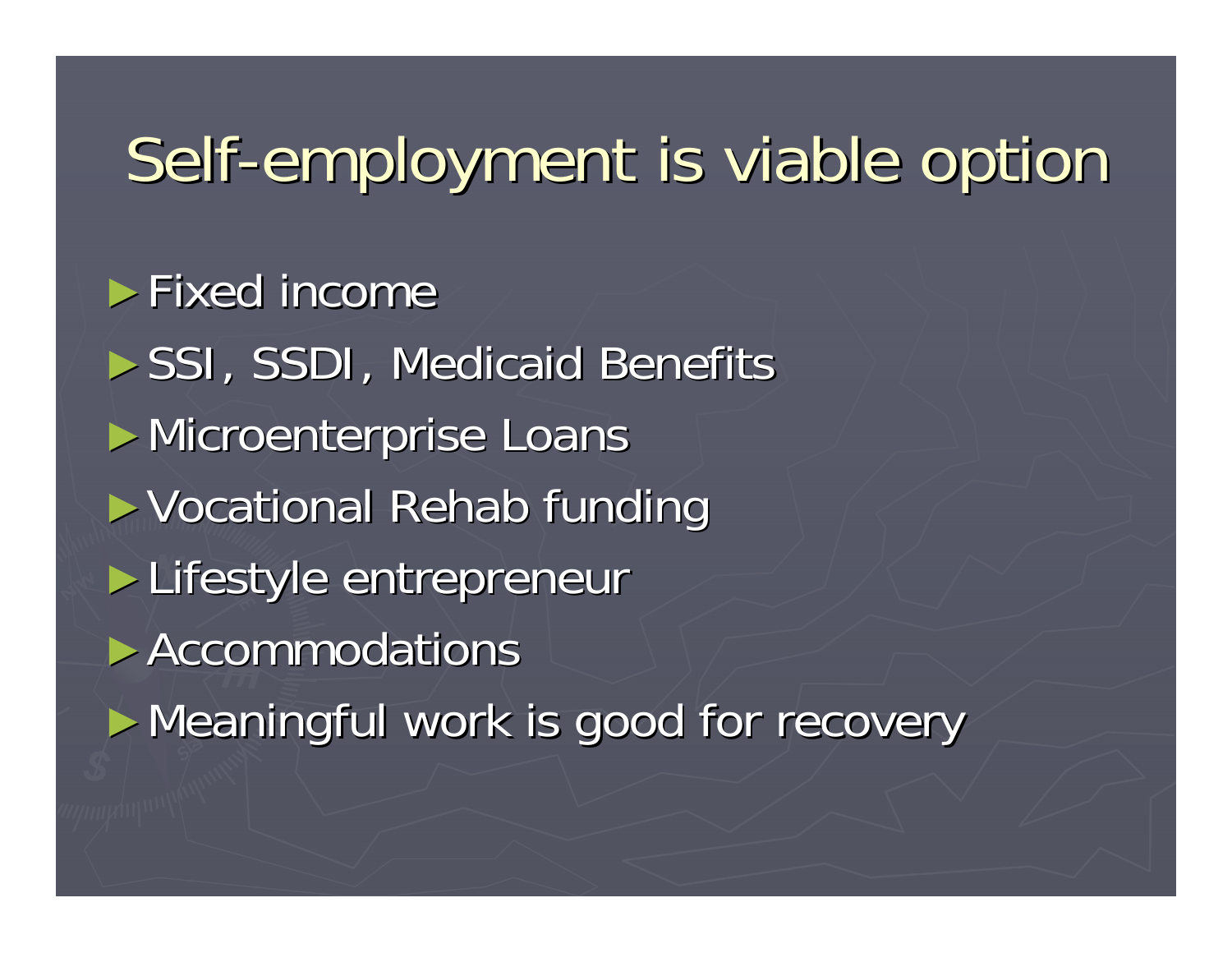### Keep your benefits

 $\triangleright$  Medicaid  $\triangleright$ SSI ►SSDI $\blacktriangleright$  HUD housing  $\blacktriangleright$  Veteran affairs

### **"Exit the system maturely Exit the system maturely"**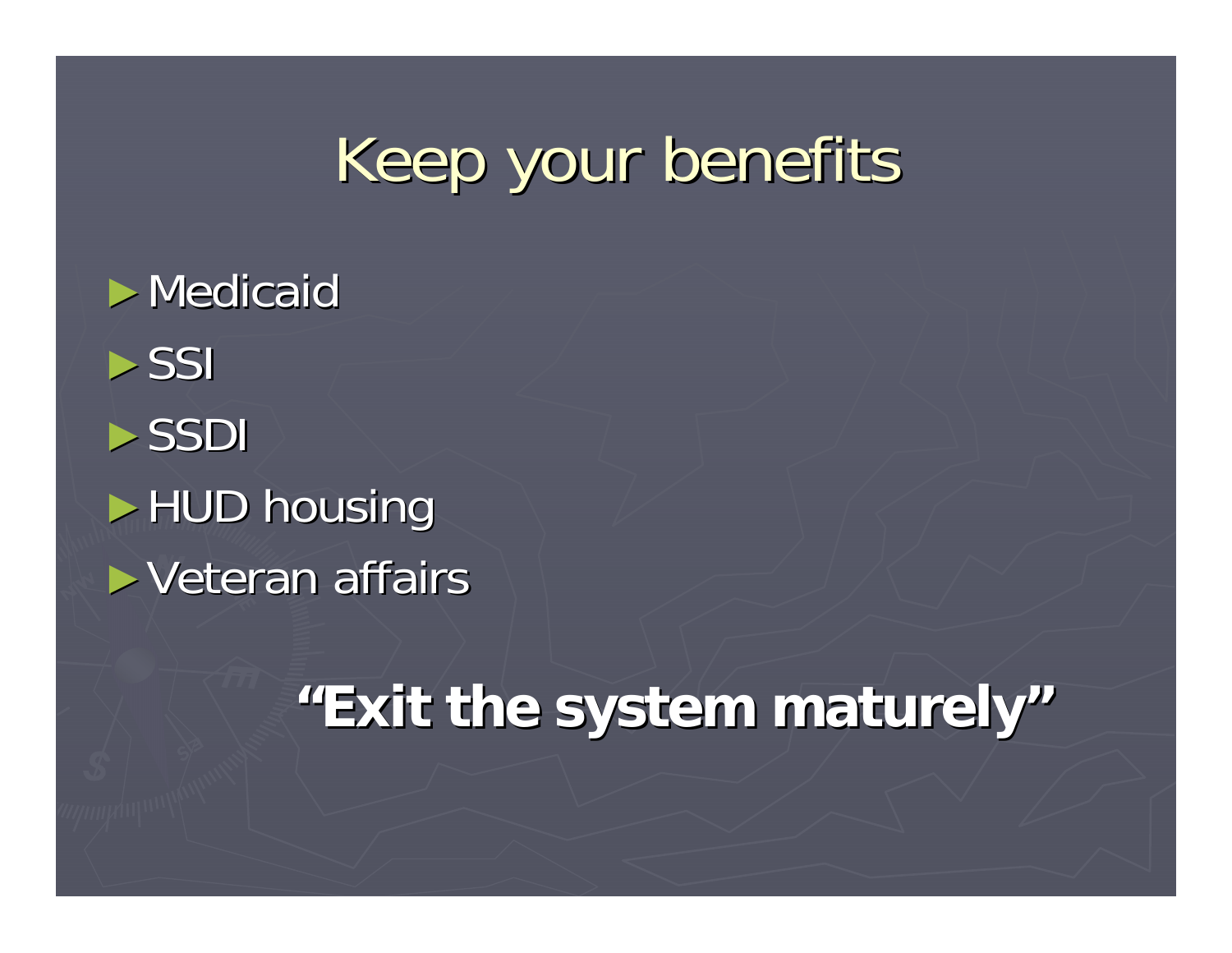### Wellness Support

 $\blacktriangleright$  WRAP for self-employment  $\blacktriangleright$  Stress management ► Peer support ► Recovery support

**Center for Education Empowerment Center for Education Empowerment**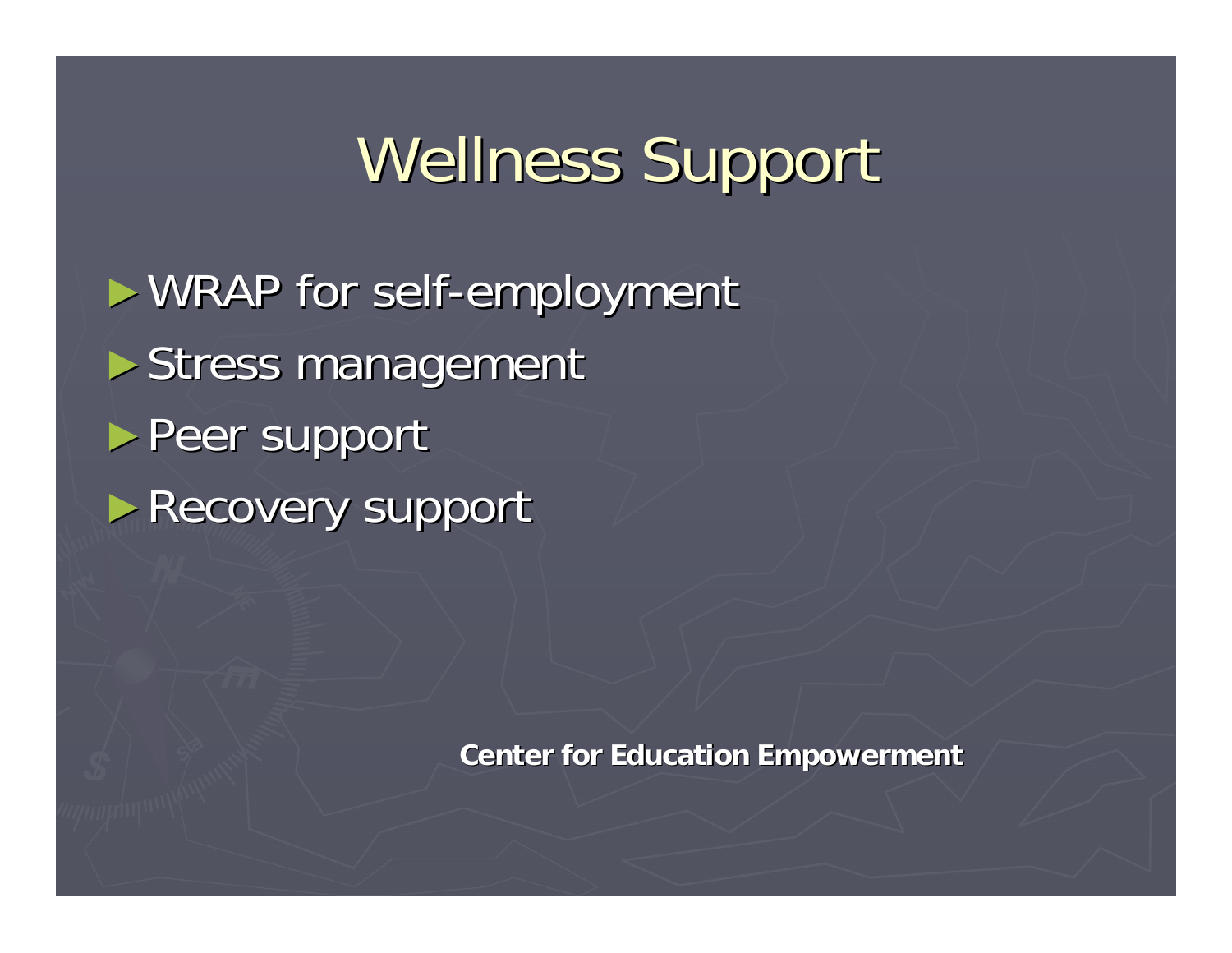### Self-determination

► Self-employment leads to self-determination and empowerment ► Making choice to expand the business to be sustainable or exit/close the business ► Or go back to college/technical school for more education ► Or work part-time or full-time job based on

skills and strengths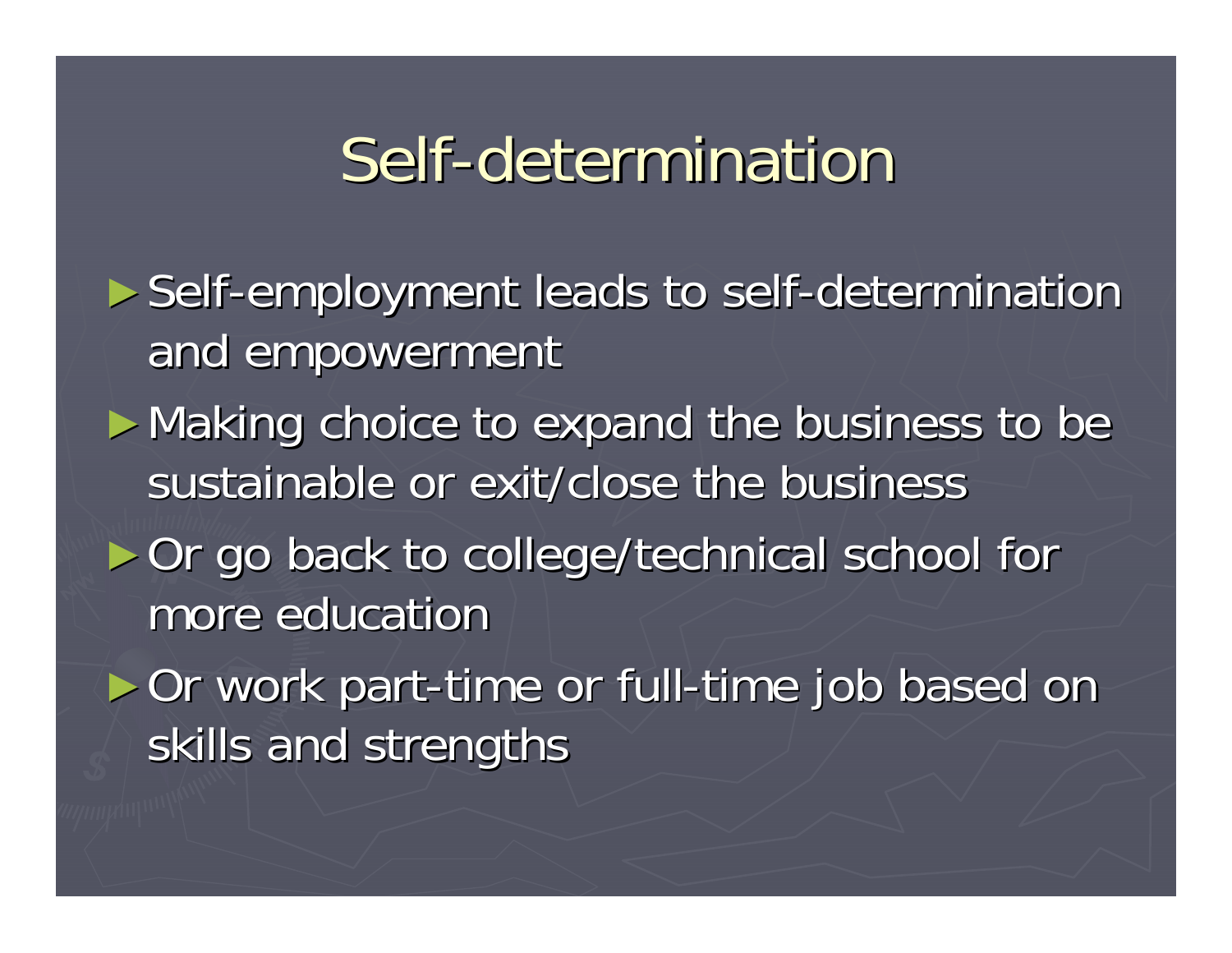#### Self-employment is a viable psychosocial rehabilitation option

► Increased self-esteem and self-worth

► Gain sense of personhood and role change: "I am a business owner" or "entrepreneurship student"

► Ability to set goals and accomplish goals

► Understanding skills

► Ability to identify strength and deficits

► Able to make choices about self-employment and career development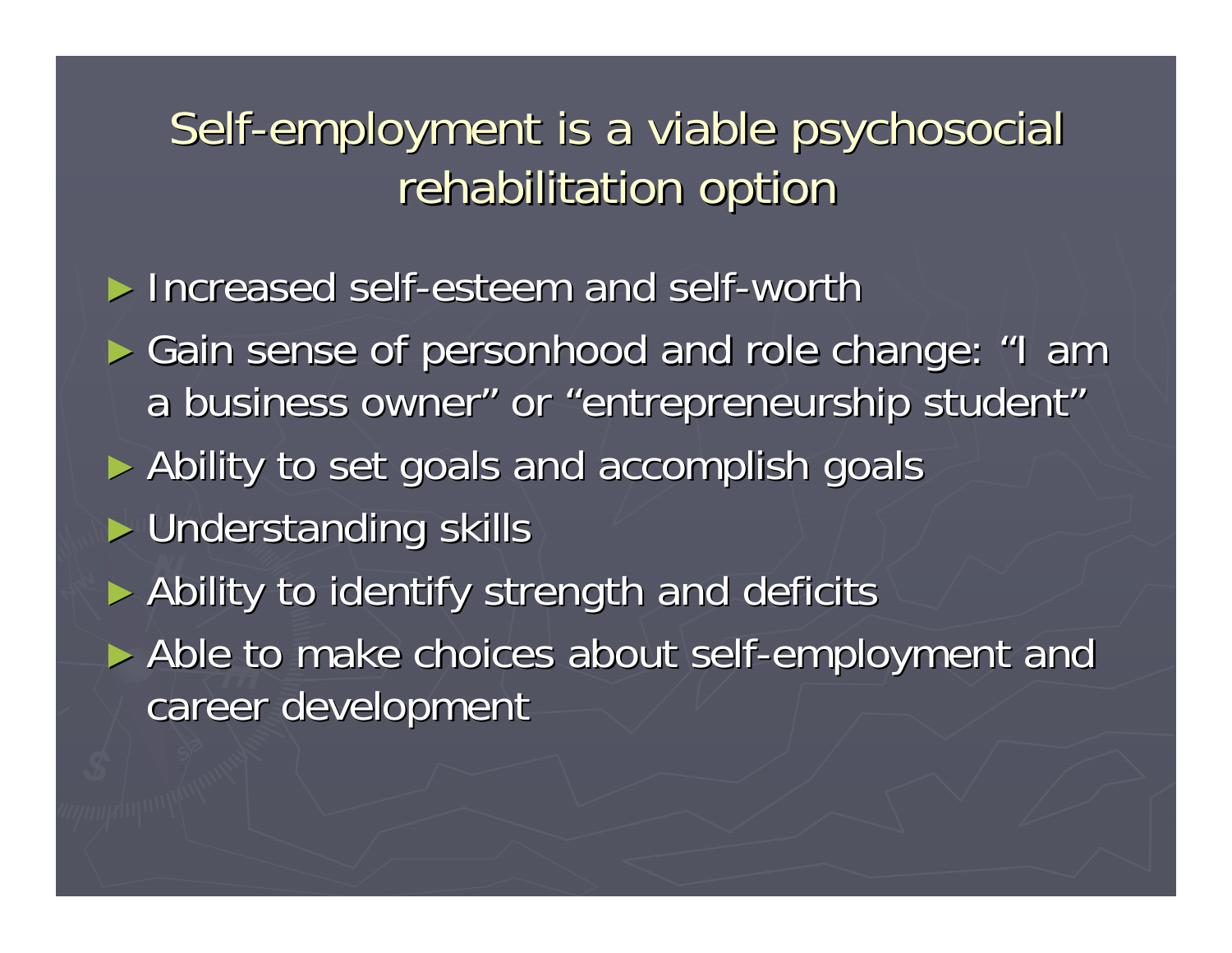### Empowerment Opportunities Empowerment Opportunities

► Learning opportunities on starting a business

- ► Participating in decision making through researching and developing business plan
- ► Increased skills in peer support through co-worker experiences
- ► Employment experience for a resume focused on strenghs, rather than a gap in employment
- ► Opportunity for advancement from production into supervisory and management position
- ► Sufficient income from employment to increase personal choices (i.e. housing options, transportation, health care providers, education or leisure opportunities)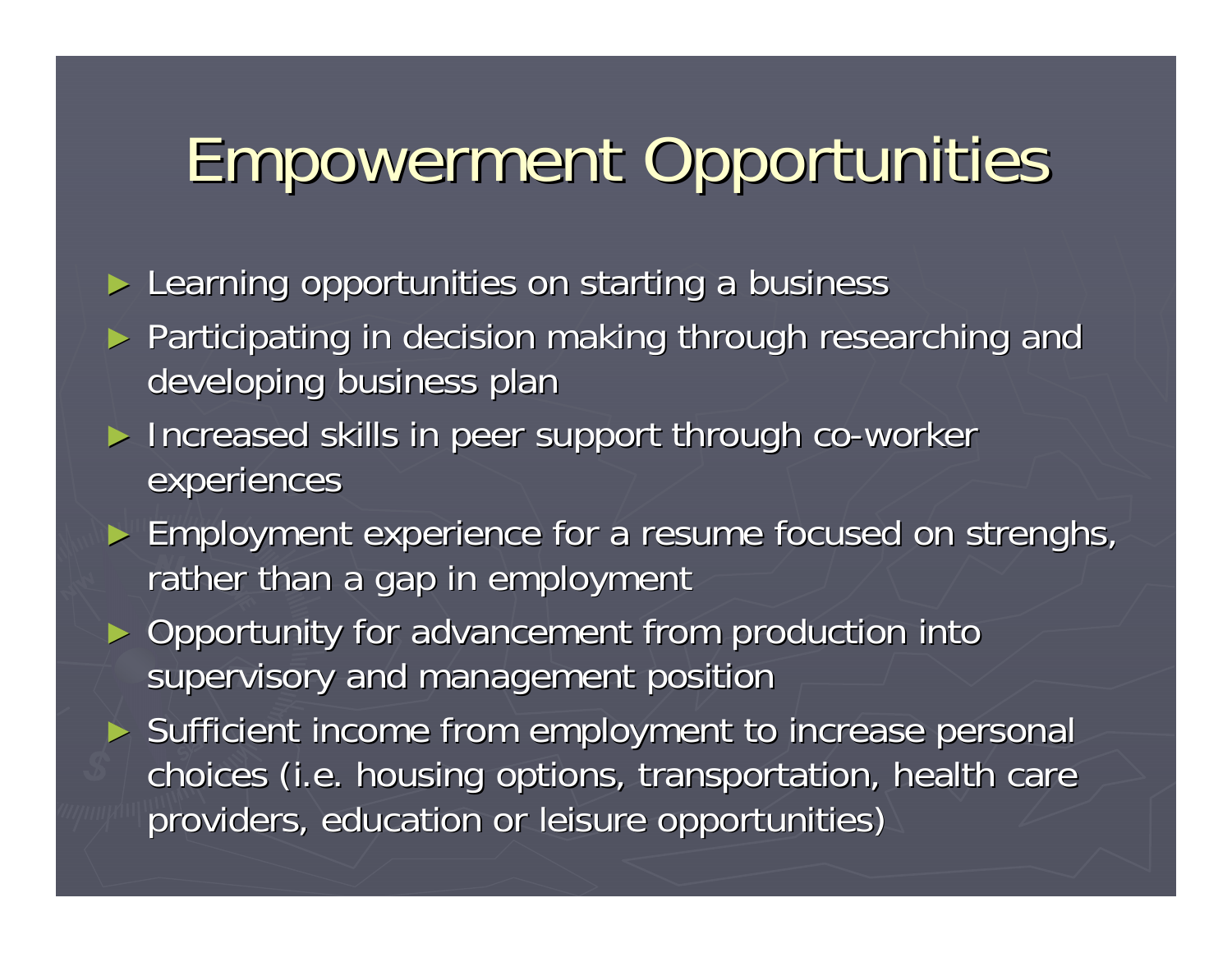### Empowerment Opportunities Empowerment Opportunities Cont.

- ► Development of specific technical skills to increase employability in a broader community
- ► Experience in decision making about accommodations
- ► Experience in managing recovery decisions and employment responsibilities employment responsibilities
- ► Sufficient business development and management skills to increase the potential to start one's own business
- ► Source: Development Issues and Business Planning Strategies for Practitioners to Use to Assist People with Psychiatric Disabilities by Barbara Granger and John B. Allen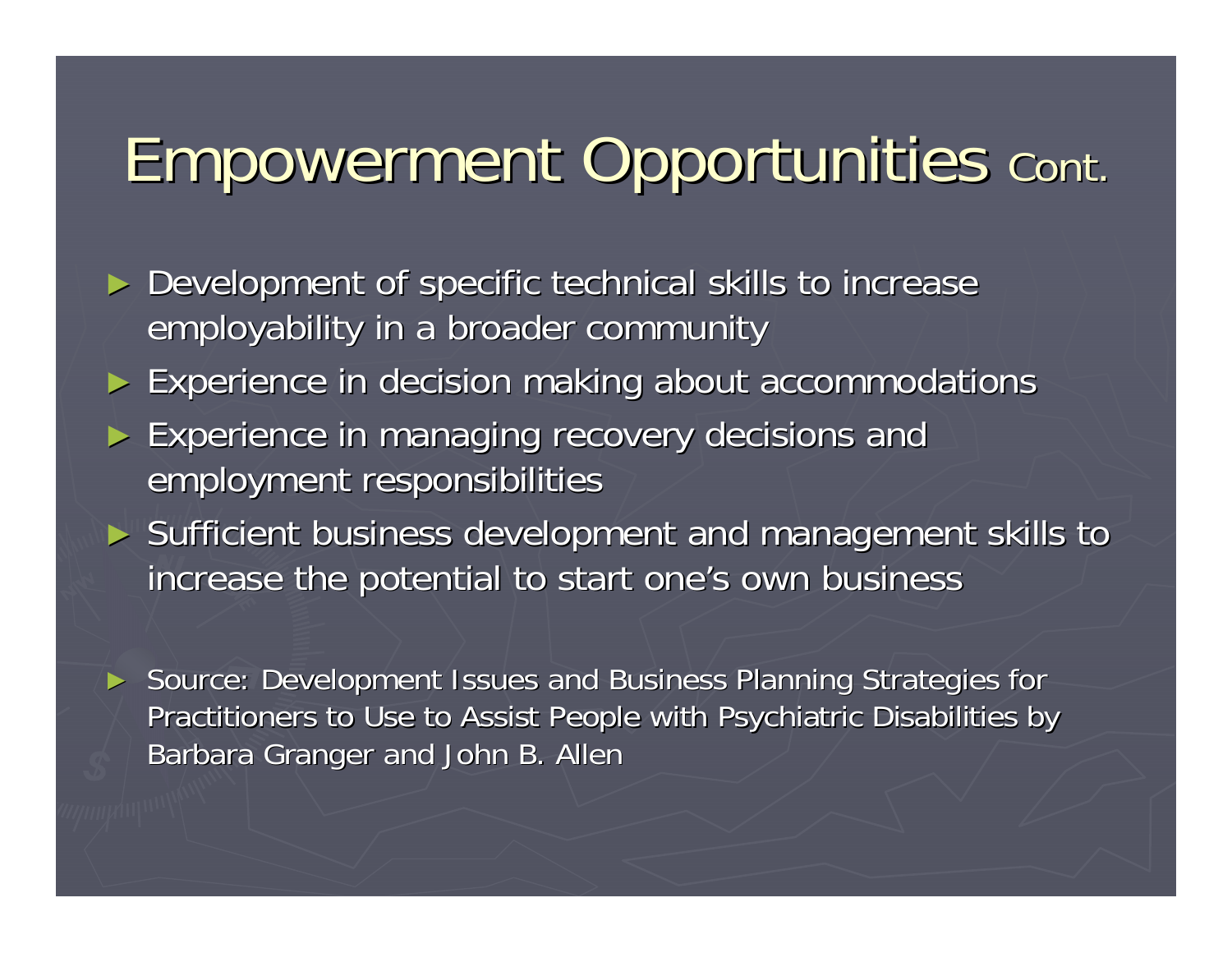### Success: Integrated Support

#### ► Business support

- **Business literacy: business plan, workshops, etc. Business literacy: business**
- **Example of support, Business team, Enterprise team, Circle of support, Business team**
- $\blacksquare$  Mentors
- **Advisory boards**
- ► Personal support: stress management and wellness/recovery/peer support
- $\blacktriangleright$  Benefits planning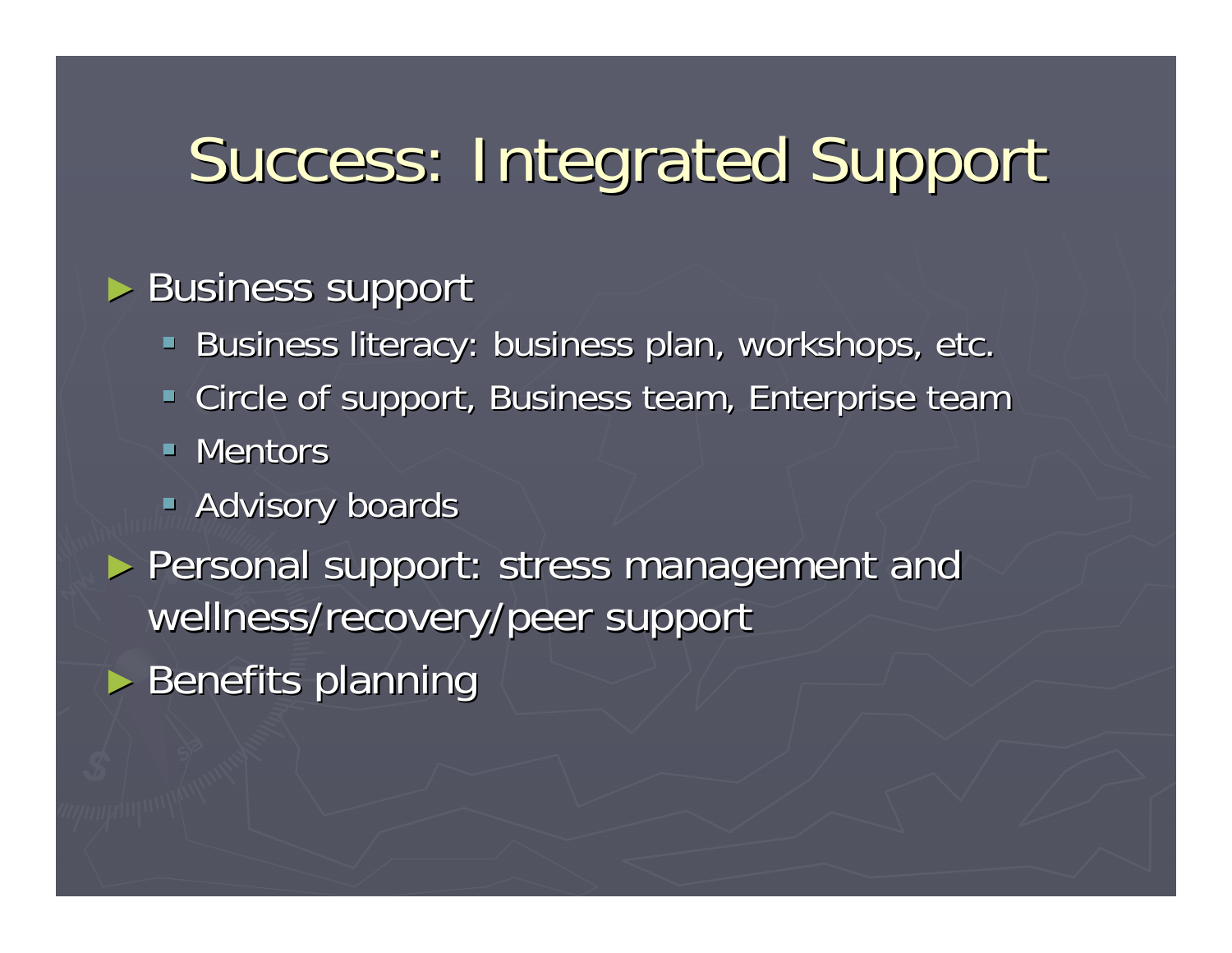### Property Essential to Self-support: PESS

- ► The Social Security Administration (SSA) does not count some resources that are essential to your means of self-support when SSA  $\,$ decides your initial and continuing eligibility for Supplemental Security Income<sup>(SSI)</sup>
- ► SSA does not count property that you use in a trade or business (e.g. inventory) or use for work as an employee (e.g., tools or equipment). Other use of the items does not matter. See the trade or business section below for important information about corporations.
- ► SSA does not count up to \$6,000 of equity value of non-business income producing property if the property yields an annual rate of return of at least 6 percent (e.g., rental propert). However, SSA does not consider liquid resources (e.g., stock, bonds, notes) as PESS unless you use them as part of a trade or business.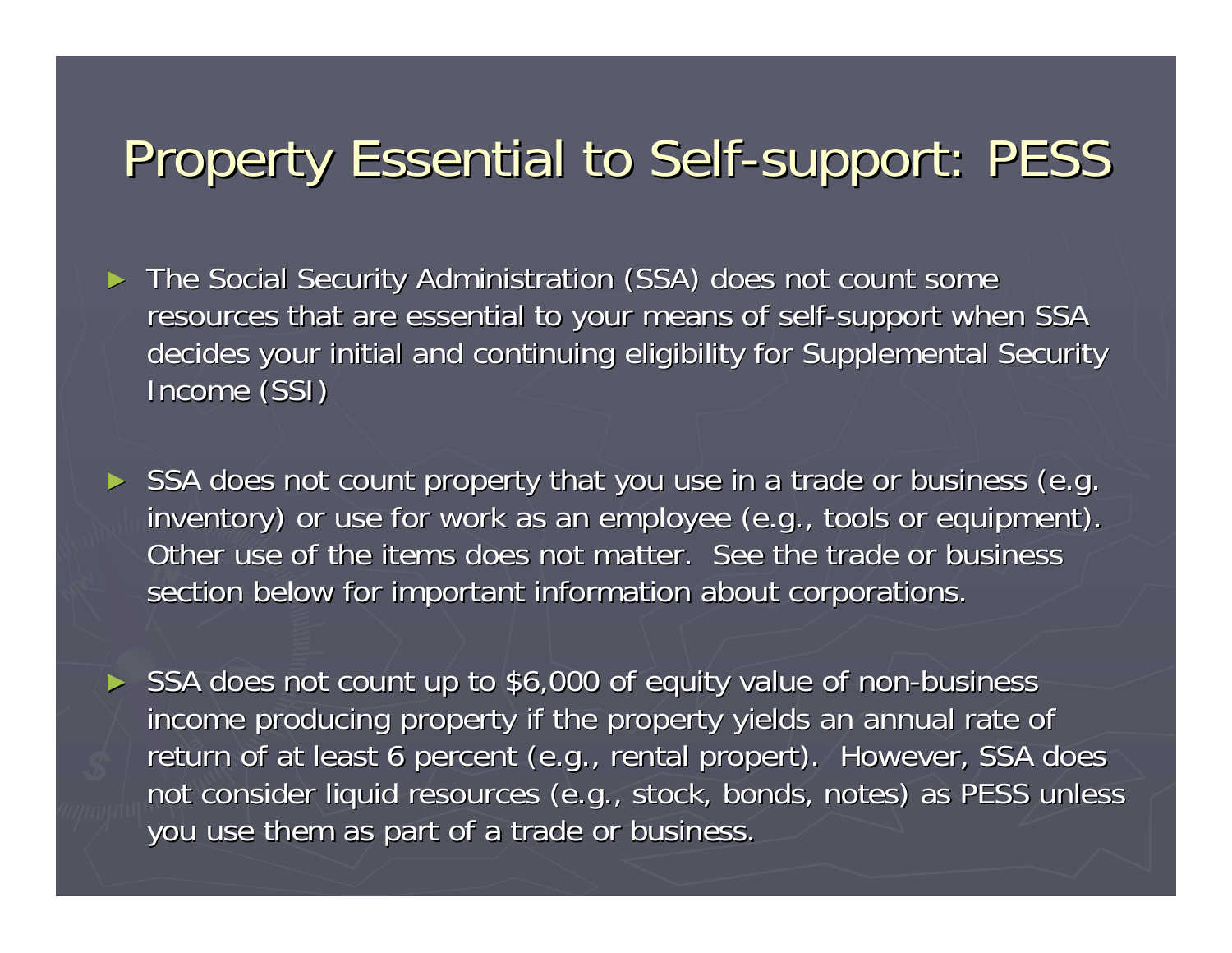### Property Essential to Self-support: PESS

- ►Property Essential to Self-Support (PESS) only applies to unincorporated forprofit businesses that produce "net earnings from self-employment" in the "trade or business" exclusion, such as sole proprietorships, partnerships, and Limited Liability Companies (LLC's).
- ► A corporation is by definition a separate legal entity and SSA counts the owner's share of a corporation as a resource, which cannot be excluded for PESS. To determine the value of a corporation, SSA may have the corporation's accountant give an estimate of the value of the corporation, taking into account the assets and liabilities, and then SSA will multiply that amount by the claimant's proportion of ownership to determine the value of the resource. Unfortunately, the normal \$2000 personal resource limit still applies to the owner receiving SSI.
	- Additional information about stock valuation may be found online in the SSA POMS at: http://policy.ssa.gov/poms.nsf/lnx/0501140220

►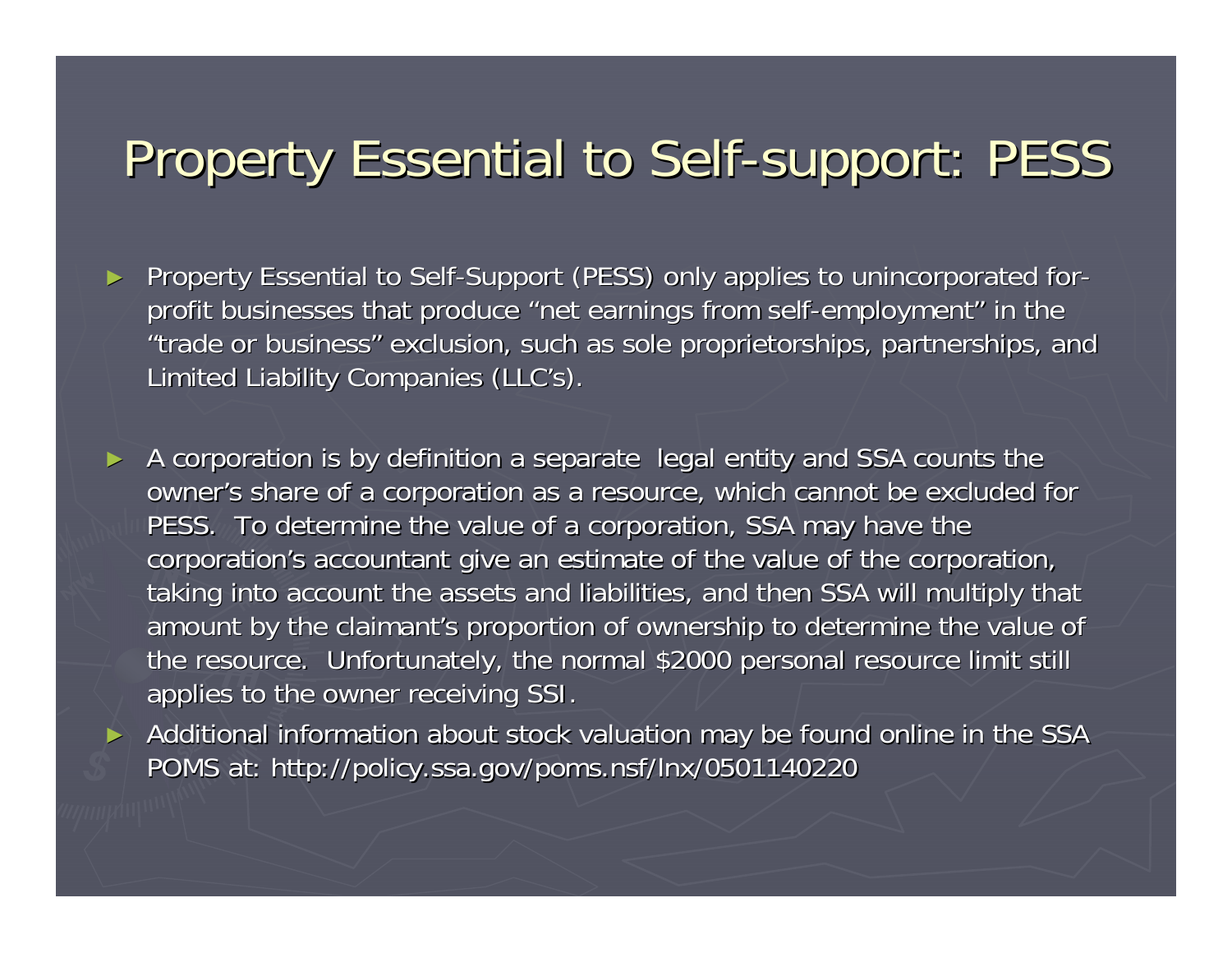# Limited Liability Company, LLC

► One possible solution to the problem of owning an incorporated selfemployment business may be to set up a Limited Liability Company (LLC) instead that files taxes as a partnership LLC. This prevents the resources of the corporation from being counted as personal resources, and allows the owner to maintain SSI eligibility by keeping resources under the normal \$2000 (most states) resource limits.

► The above "Trade or Business" section is based on information generously provided in private communications by David Hammis of Griffin-Hammis Associates, LLC.

► http://www.griffinhammis.com/publications/SSAConsiderations.pdf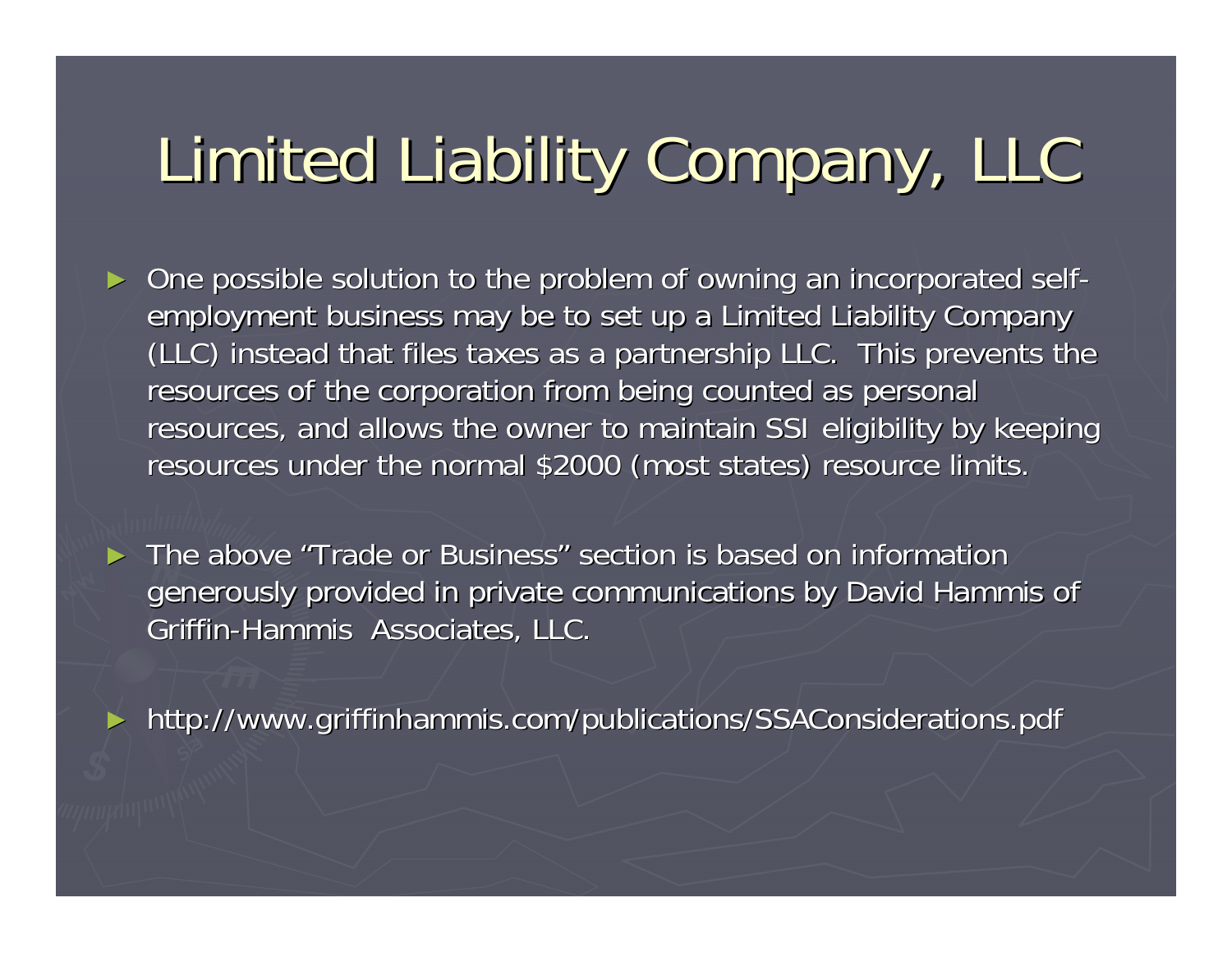## Funding

► PASS Plan (SSA) ► Vocational Rehabilitation ► Microenterprise Loans ► Abilitities Fund/Trickle Up Program ► Ticket to Work: AA Take Charge Program  $\triangleright$  Part-time job  $\blacktriangleright$  Loan: families and friends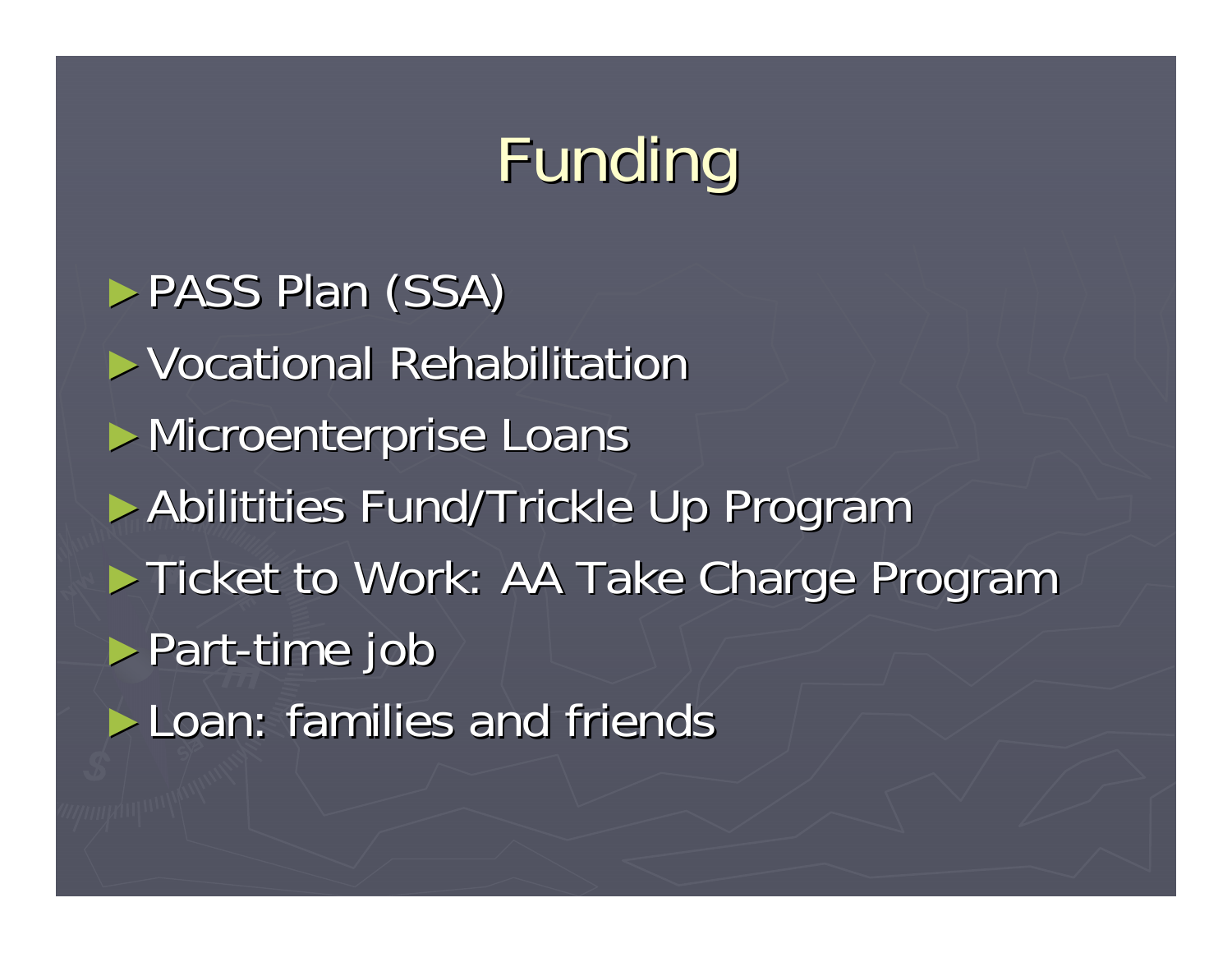### Vocational Rehabilitation

► Federal law mandates that consumers to be able to have access to employment of choice including self-employment ► Assessment: business plan  $\triangleright$  Start up costs ► Negotiate for other accomodations and

continuing support before case closes ► Negotiate with Ticket to Work

reimpursement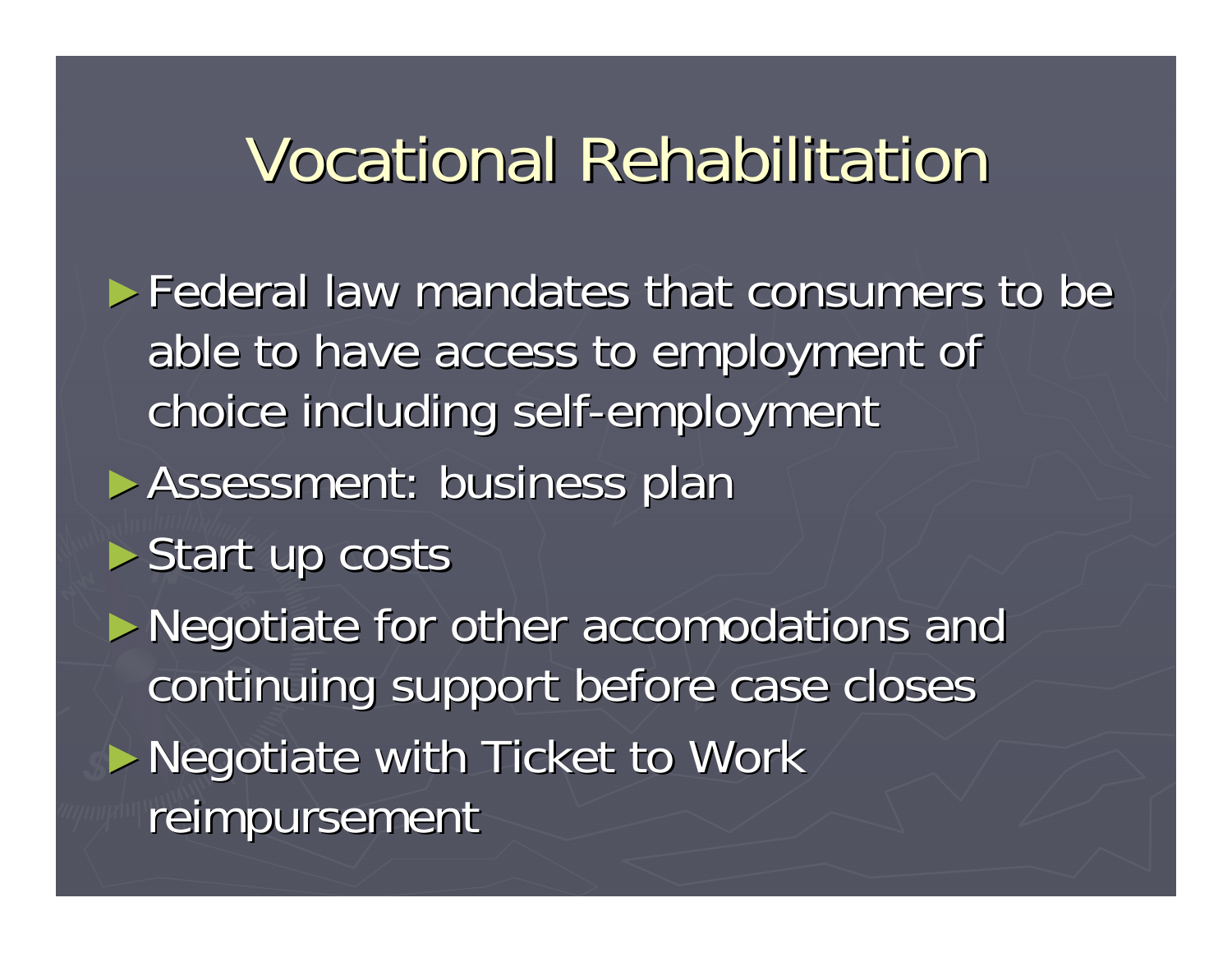# **Feasibility Study**

► Recommended by the Abilities Fund ► Feasibility study before investing money and time into starting the business ► Feasibility: financial feasibility and Wellness Feasibility (stamina, health)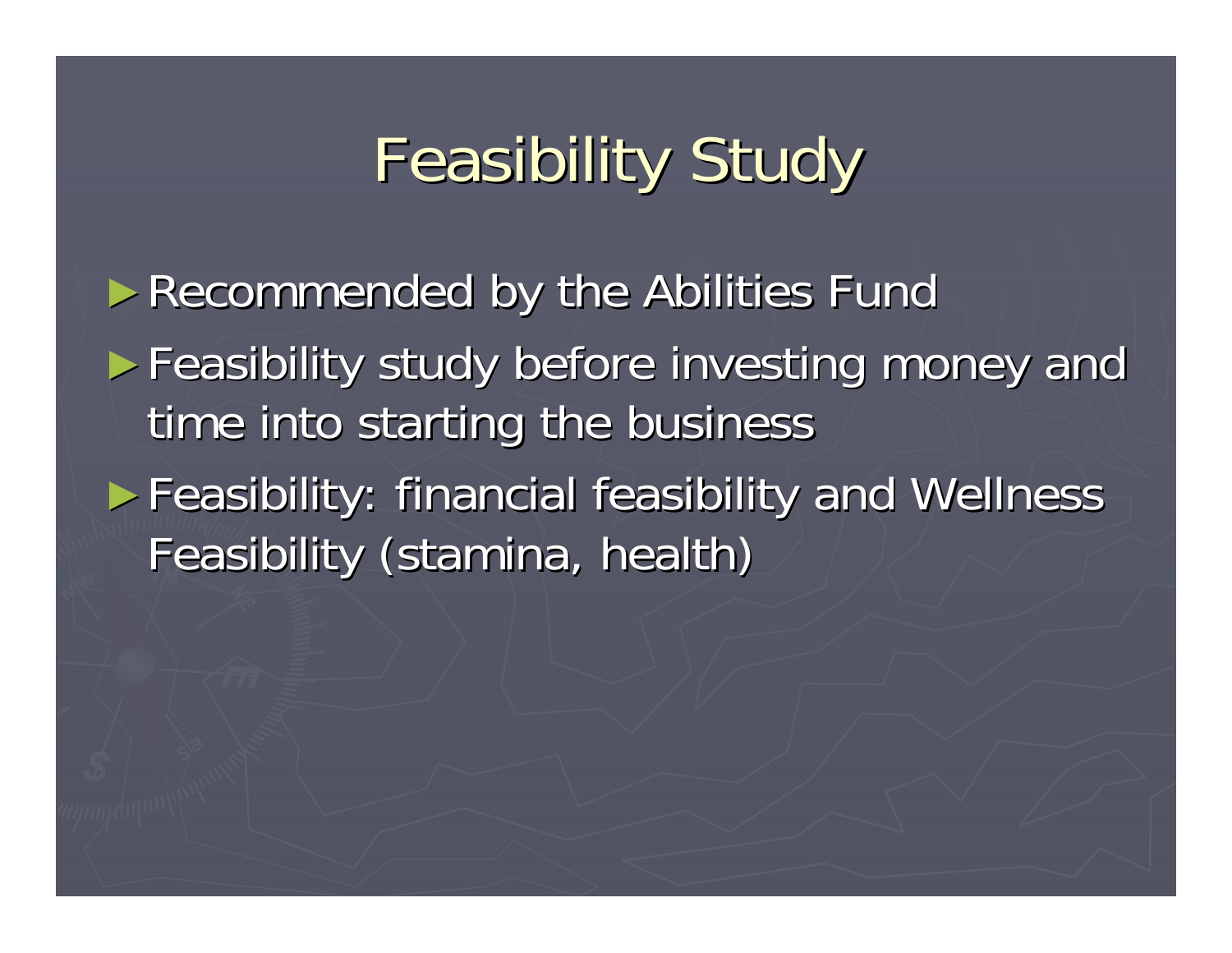#### **Introduction to self Introduction to self-employment workshops employment workshops by microenterprise organization by microenterprise organization**

- ► Workshop presentation presents the reality of what it takes to start and operate a venture, the process of training and technical assistance, what business plan looks like, the various funding sources available and the criteria they demand. This is an opportunity for the clients to understand the level of work involved in the process of launching and sustaining a business.
- ► From these workshops, those who are unsure of their ability to endure the course will look to other employment opportunities.
- ► Those brave souls who are up for the challenge can then move into a formalized feasibility study.

Source: Abilities Fund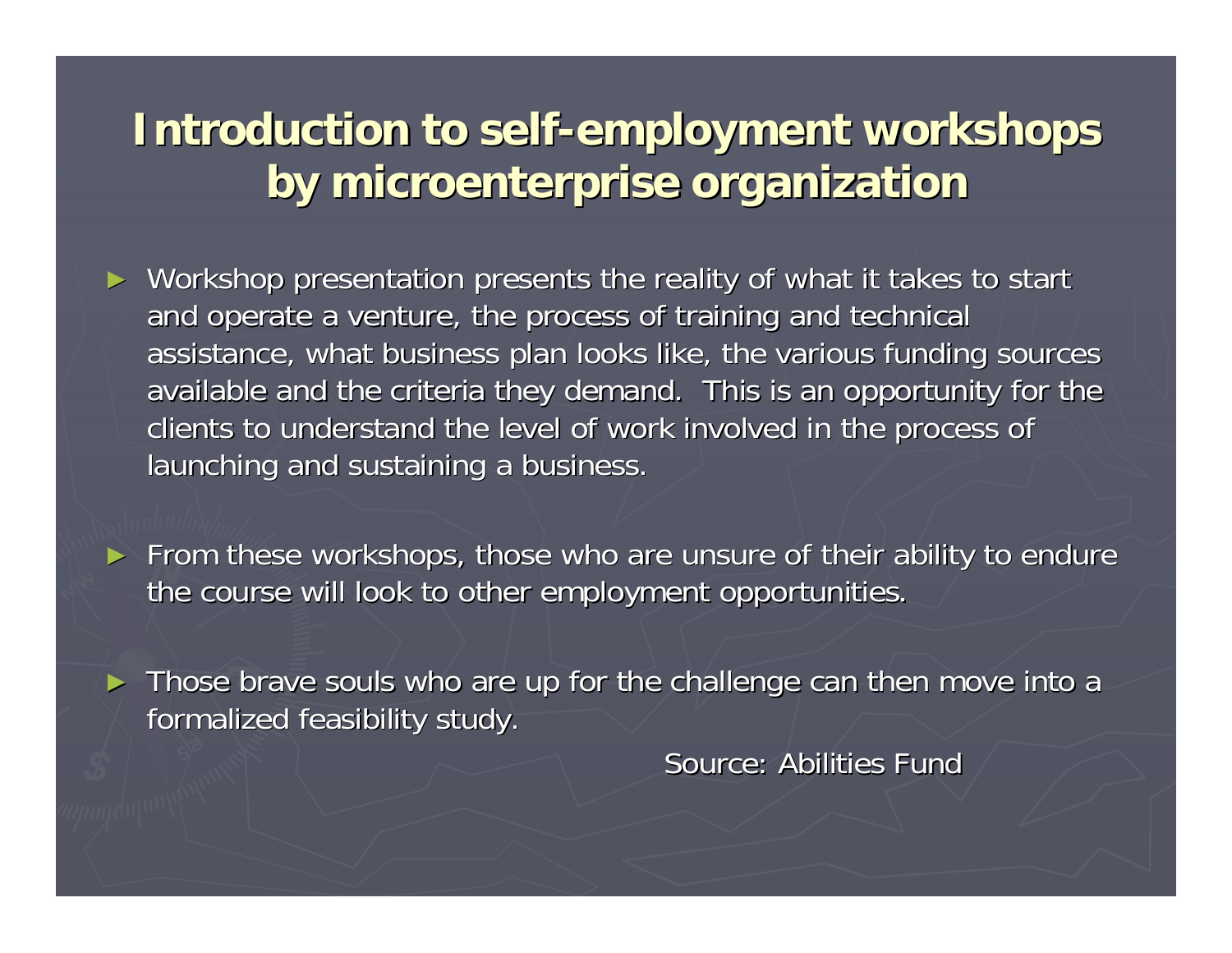## Feasibility Planning Feasibility Planning

►Before investing time and money into full scale business planning, it is necessary to assess the feasibility of the idea and the entrepreneur. The result of this activity is a comprehensive look at the potential of the business idea from financial, competitive, technical, legal, and market perspectives.

► With support from microenterprise staff, this document with input from the client will provide honest appraisal of the possibilities and barriers for business and client's ability to achieve vocational goal.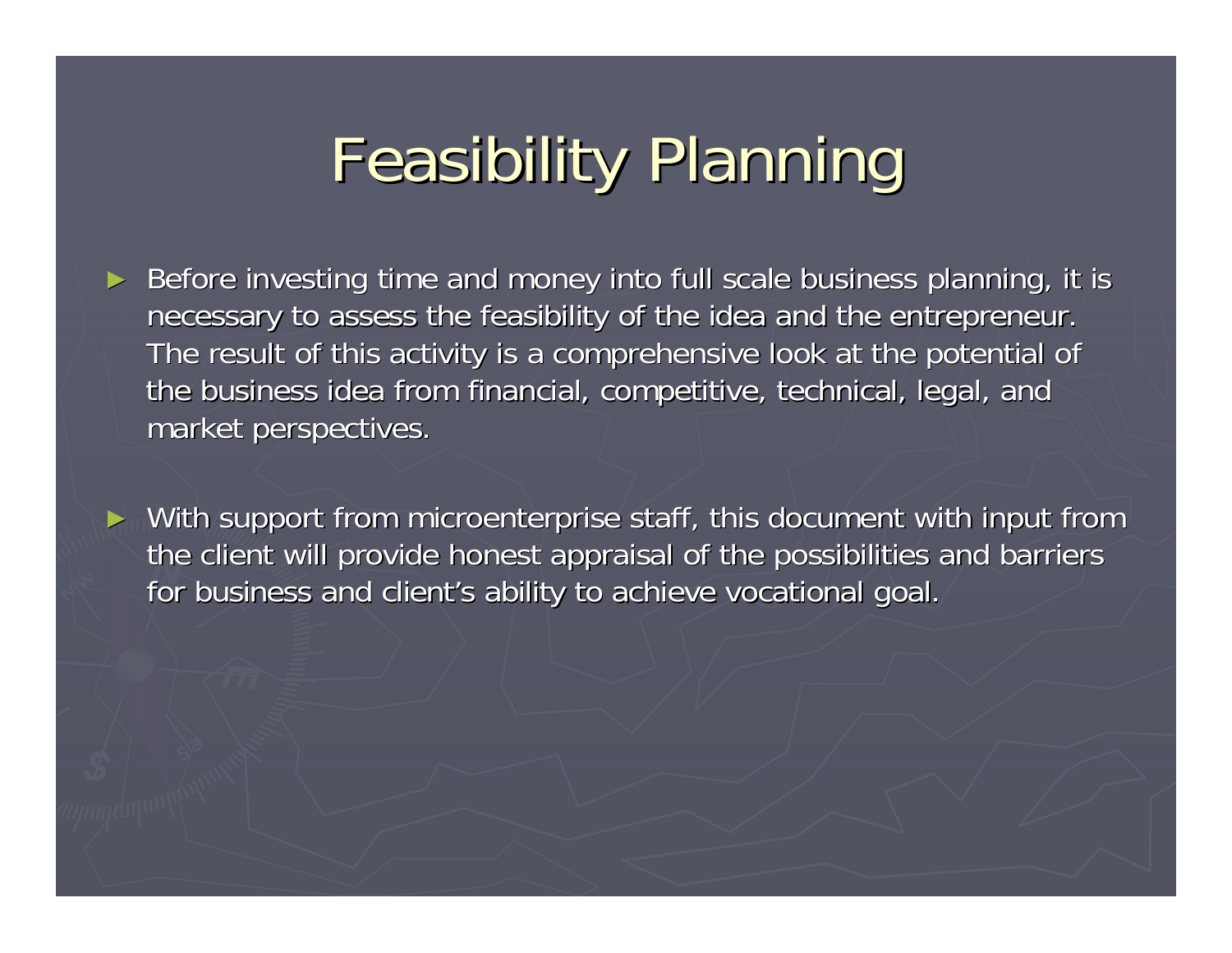### Individual Plan for Employment

- ► After feasibility study and the microenterprise organization, client, and counselor agree on the potential of the business as solid enough to merit further exploration, self employment should be written into IPE as a goal.
- ► In addition to defining level of training, technical assistance, and financial assistance that the entrepreneur will need, the staff will help identify additional support service. These services include legal counsel, accounting assistance, or marketing resources.
- ► Other resources can include occupational therapy, speech therapist, adaptive services, etc. to provide the necessary accommodation and support to be successful in self-employment.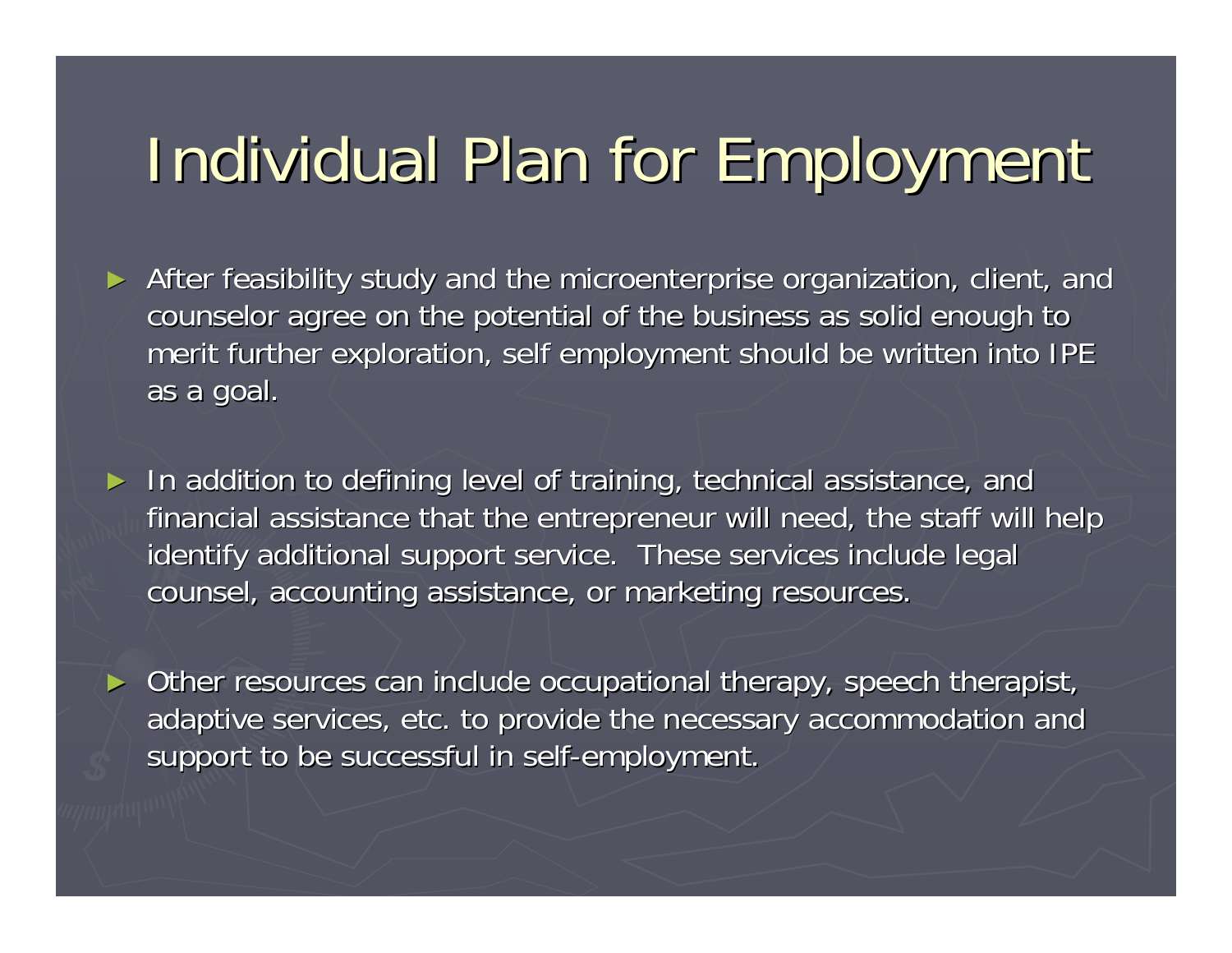### **Business Planning**

► Create comprehensive business plan with support from microenterprise program from your community. microenterprise program from your community.

► This document will include relevant information necessary to justify that the business venture will likely to substantiate a level of profit that meet the Significant Gainful Activity goals of the individual as well as offset business debts. The plan includes comprehensive market analysis, financial planning including 24 months cash flow projection and other standard components of a business plan.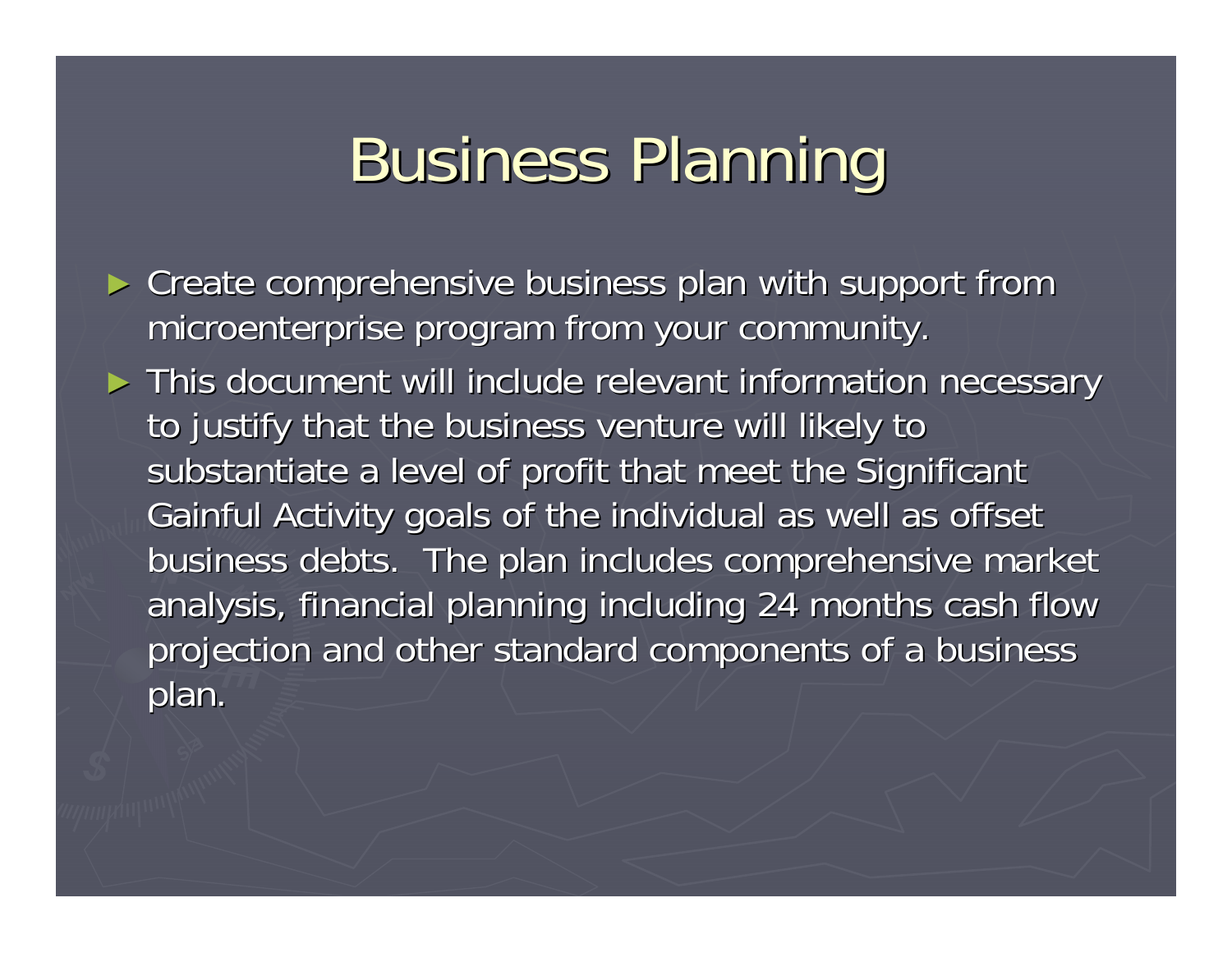### **Business Start-up**

- $\triangleright$  With the completed business plan, the entrepreneur, counselor, and the microenterprise organization will determine the best strategy for adequately funding the enterprise at an acceptable risk level for the entrepreneur.
- ► This can involve writing PASS plans, seeking commercial loans, and/or utilizing micro-loans backed by the Capital Access Program. backed by the Capital Access Program.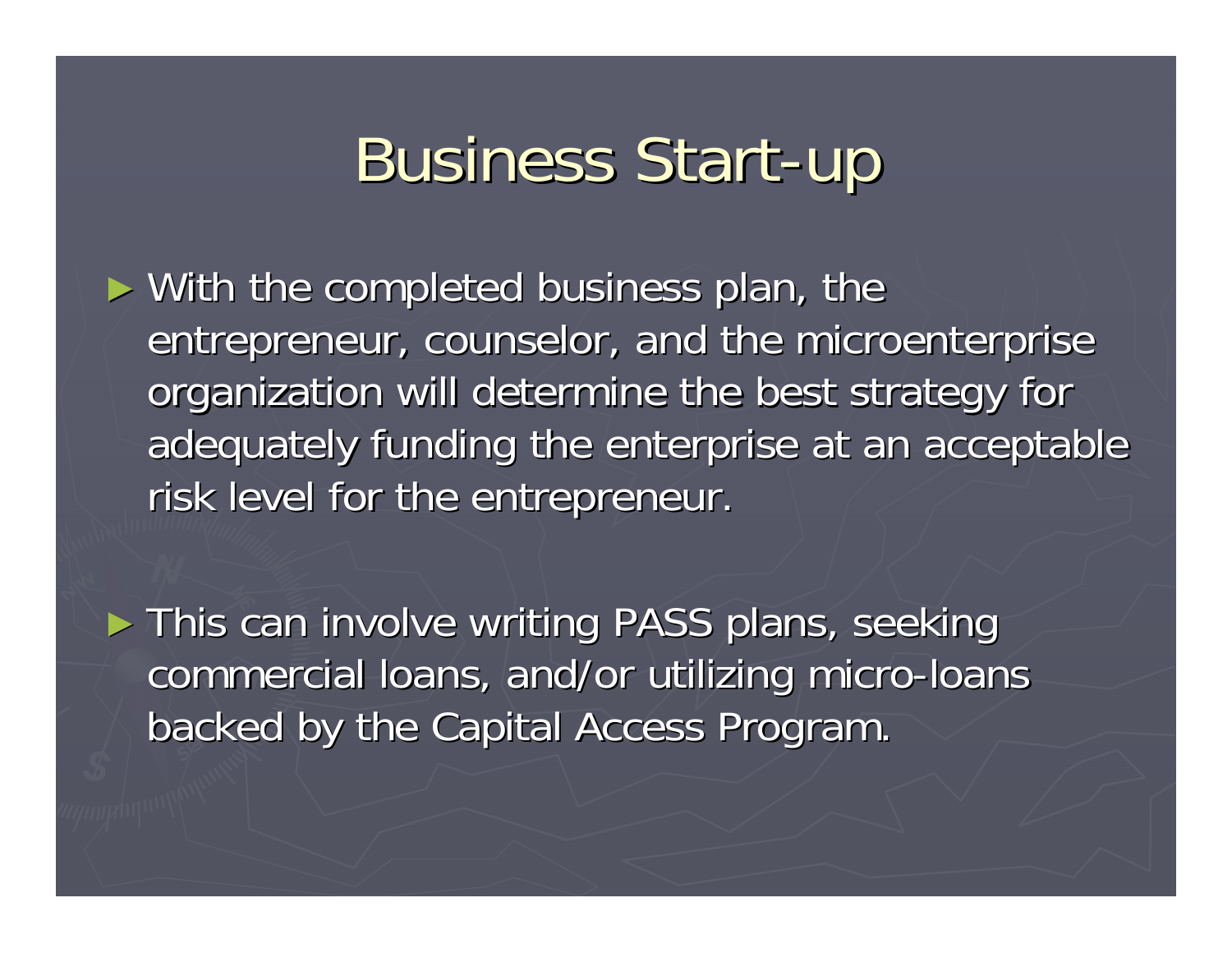### Monitoring

 $\triangleright$  Even the best laid plans require ongoing assistance. As result, the microenterprise organization will stay abreast the entrepreneur's progress on a basis and term agreed to by the counselor to ensure progress is being made, books being kept. Markets tapped and bills paid.

► Source: Abilities Fund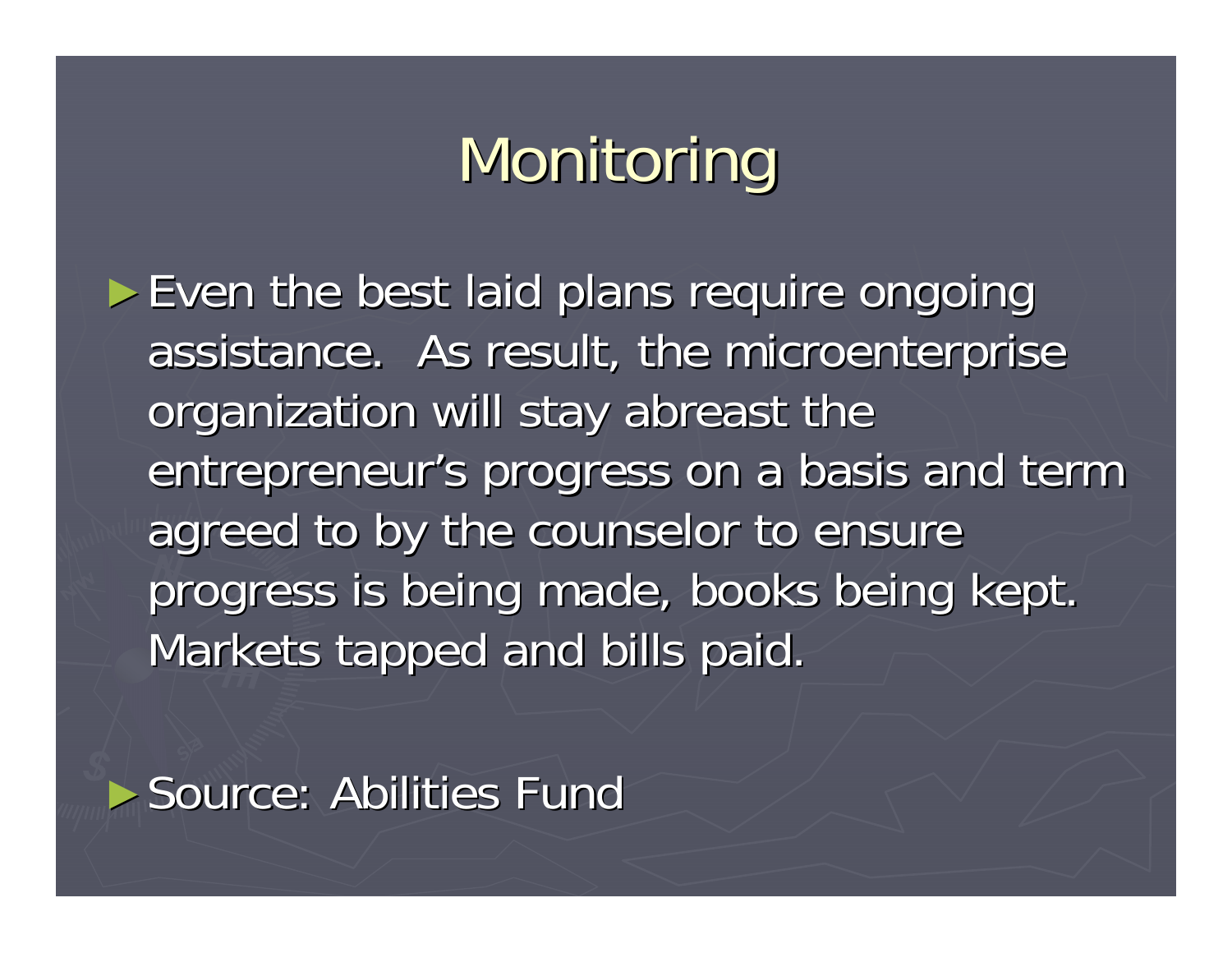### Policy Recommendation

► To increase self-employment opportunities for consumers through collaboration with existing resources of behavioral health care, psych rehab, peer providers, vocational rehab, microenterprise agencies, SBA, chamber of commerce, etc.

► Social inclusion policy that provides opportunity for economic advancement for consumers through self-employment whether making \$500 a month or \$5000